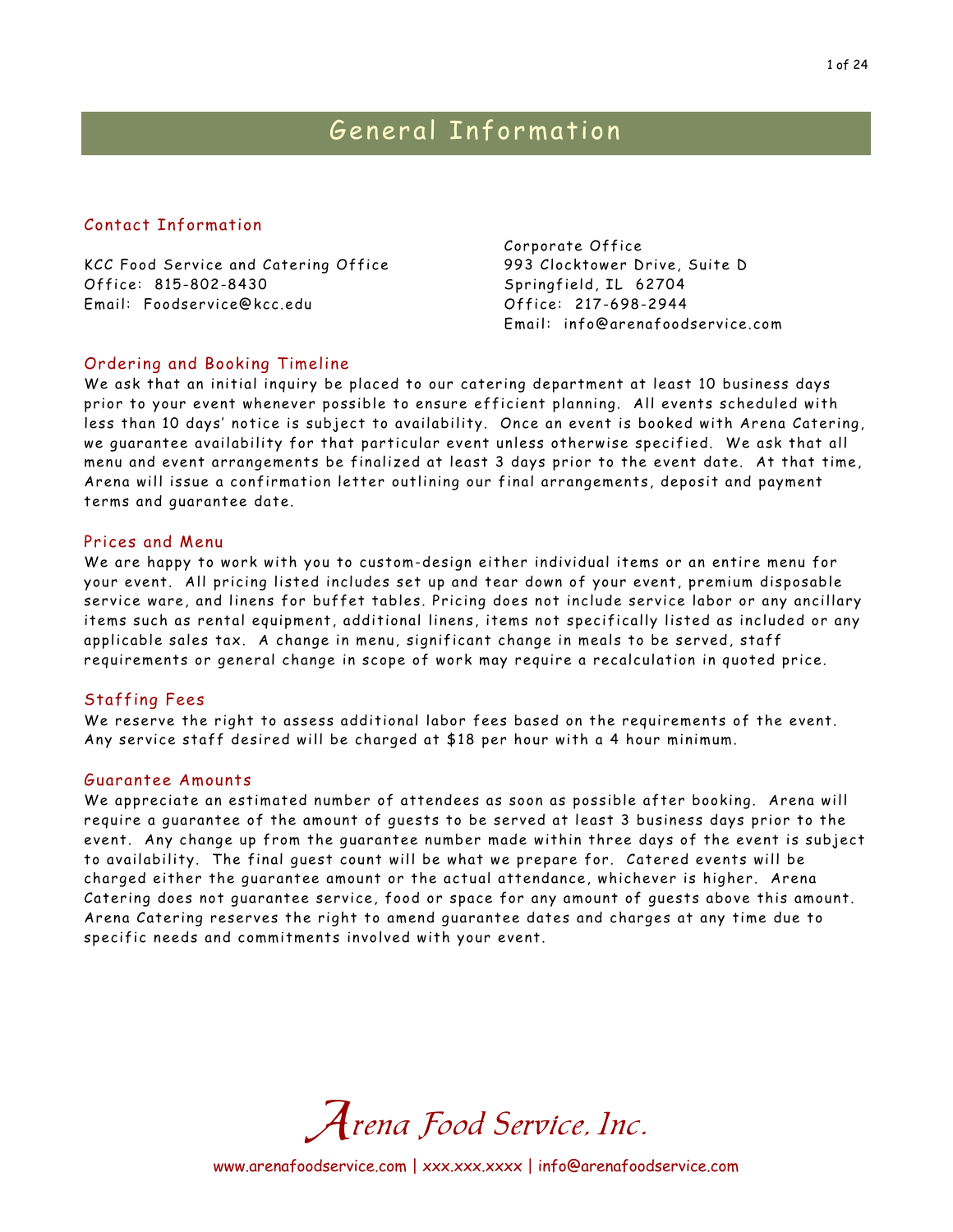## General Information

#### Cancellation Policy

We reserve the right to charge the full expected price of a scheduled event should it be cancelled with less than a 3 business day notice.

#### Deposit and Payment Terms

All events that are to be billed directly to KCC will be invoiced after the event. All events hosted by an outside organization will require a deposit of 75% of the total anticipated invoice at the time of confirmation with final payment due prior to the event unless prior arrangements have been made and approved by the food service director. Prior arrangements of credit can be arranged for corporate clients and repeat customers.

Under certain circumstances, Arena Food Service, Inc. will require a larger deposit or prepayment due to the commitments required by the event or past payment history. We reserve the right to change payment terms for any reason without notice.

#### Leftover Food

Due to regulations and concerns regarding the safe handling of all food items at all times, any food leftover at the conclusion of the service period shall remain the property of Arena Food Service, Inc. It is the sole responsibility and discretion of Arena Food Service to designate the proper disposition of any leftover food products.

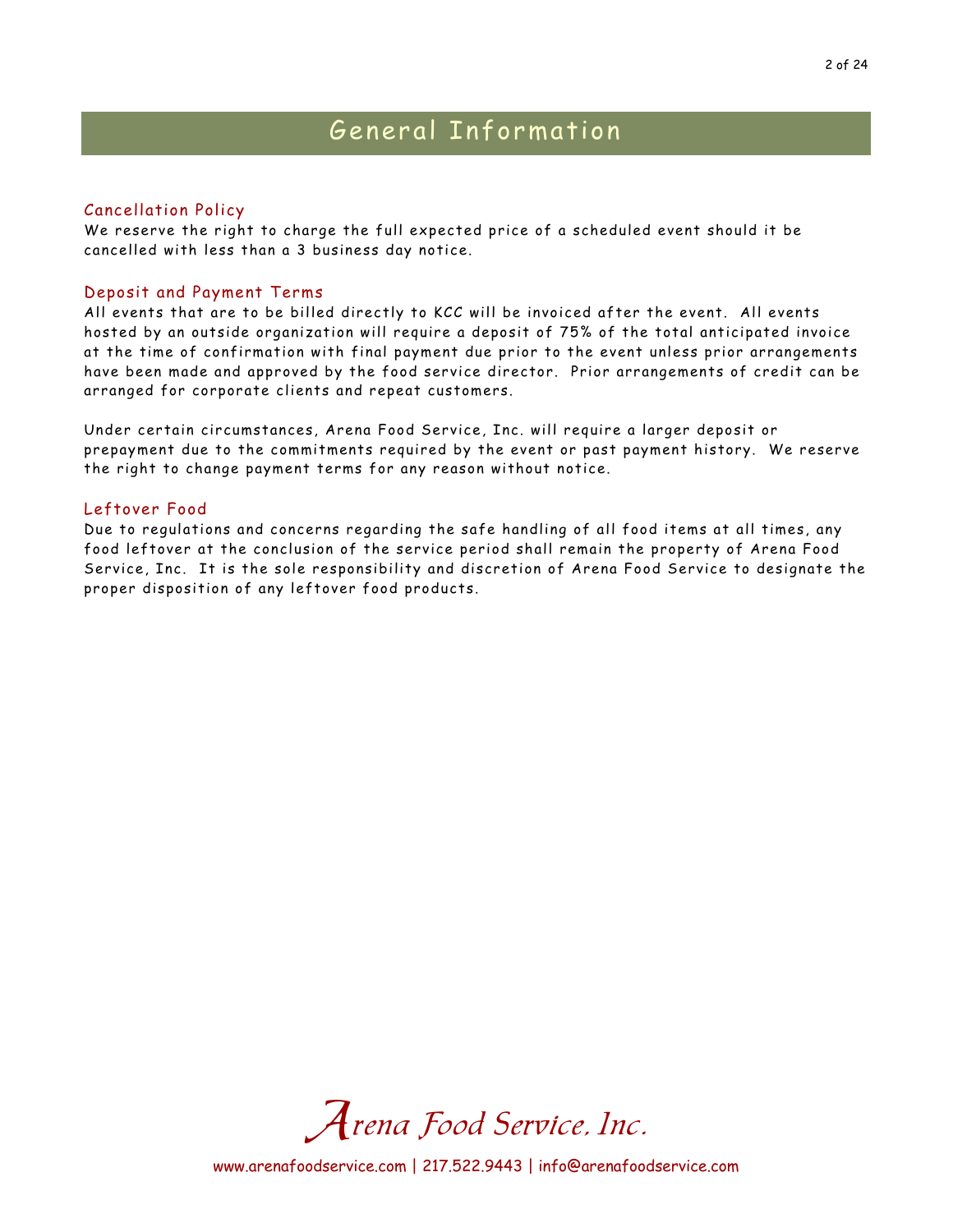## Breakfast

All breakfast menus include Carafes of Fruit Juice and Fresh Brewed Regular or Decaf Coffee. Disposable products are provided at no additional charge.

### Breakfast Buffet

Continental Assorted Breakfast Pastries and Rolls With Preserves and Butter \$6.40 PER PERSON Add Sliced Seasonal Fruit Display To Continental Breakfast \$8.25 PER PERSON

Hearty Country Breakfast Scrambled Eggs with Cheddar and Chives Choice of Pit Ham, Smoked Bacon or Sausage Links Buttermilk Biscuits with Sausage Gravy Sliced Fresh Seasonal Fruit Platter Assorted Breakfast Pastries with Preserves and Butter \$11.70 PER PERSON

Ultimate French Toast French Toast Soufflé with Rum Soaked Raisins, Vanilla Batter and Pecan-Praline Topping Warm Maple Syrup and Orange Butter Country Sausage Links Sliced Fresh Seasonal Fruit Platter \$10.25 PER PERSON

Healthy Breakfast Individual Low Fat Yogurts House Made Granola with Dried Fruit and Nuts with Milk Bagels with Plain and Flavored Cream Cheeses Sliced Fresh Seasonal Fruit Platter \$9.75 PER PERSON

Diner Breakfast Scrambled Eggs with Cheddar and Chives Choice of Pit Ham, Smoked Bacon or Sausage Links American Fries with Peppers and Onions Buttermilk Biscuits with Honey, Preserves and Butter Seasonal Fruit Salad \$10.25 PER PERSON

Arena Food Service, Inc.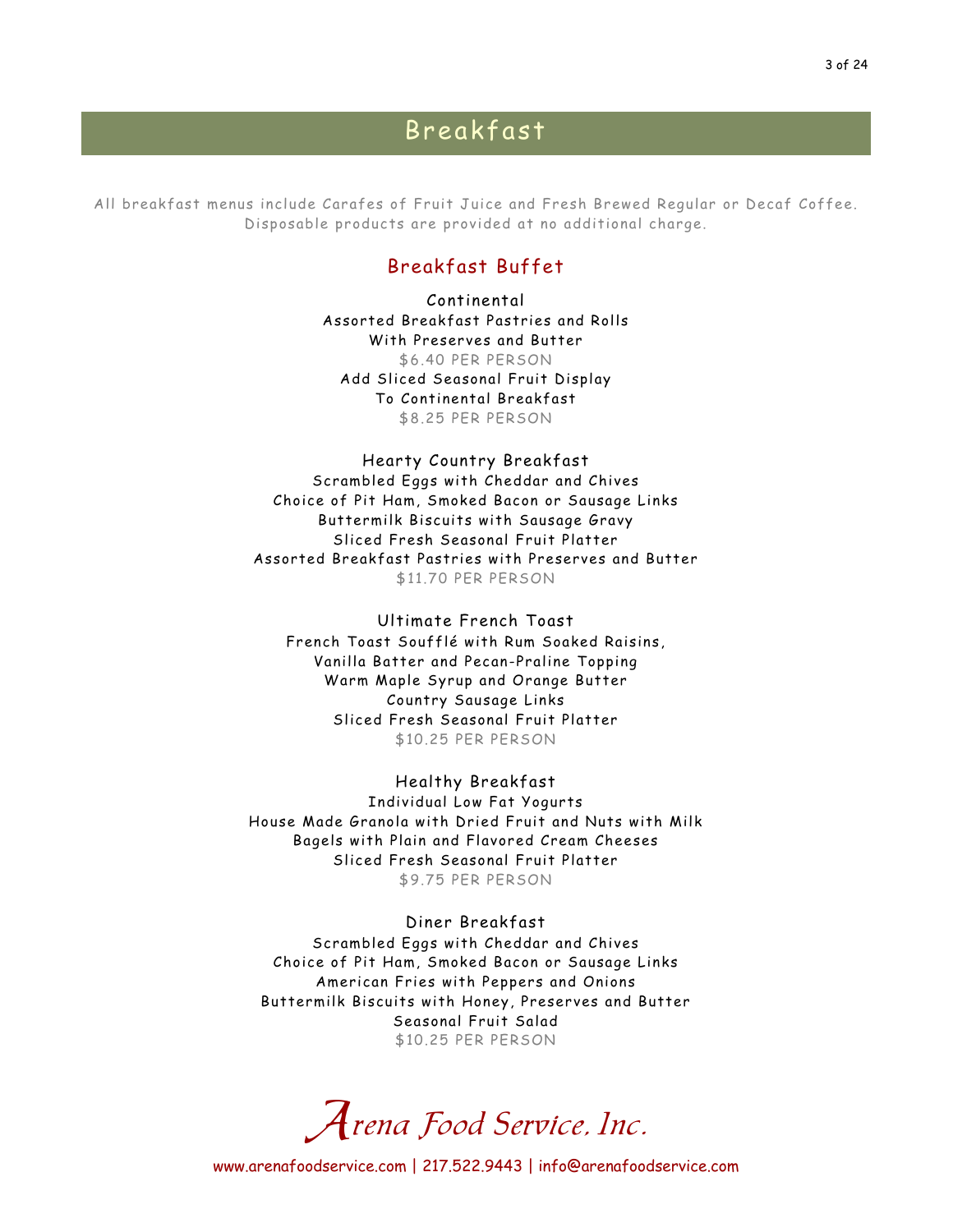## Breakfast

Deluxe Continental Honey Walnut Crepes with Caramelized Apples Breakfast Quiche with Choice of Fillings Grilled Pineapple and Seasonal Berries With Brown Sugar and Crème Fraiche Fresh Baked Scones with Lemon Curd and Mint Chantilly \$10.90 PER PERSON

Sunday Brunch Orange-Bourbon Glazed Pit Ham, Carved to Order Spinach and Cheese Egg Strata Country Sausage Links, Roasted Red Potatoes Sautéed Green Beans with Pecan Butter Penne Pasta Salad with Artichokes and Fresh Basil Fresh Seasonal Vegetable Basket with Red Pepper Dip Seasonal Fruit Display House Smoked Salmon Display with Petite Bagels and Traditional Condiments Assorted Breakfast Pastries with Preserves and Butter \$18.35 PER PERSON

Arena Catering will be happy to compose menu suggestions for an event requiring a served breakfast. We will custom design a menu to take advantage of seasonal products, desired level of service and other requirements of your event. Please contact our catering sales office for a price quote.

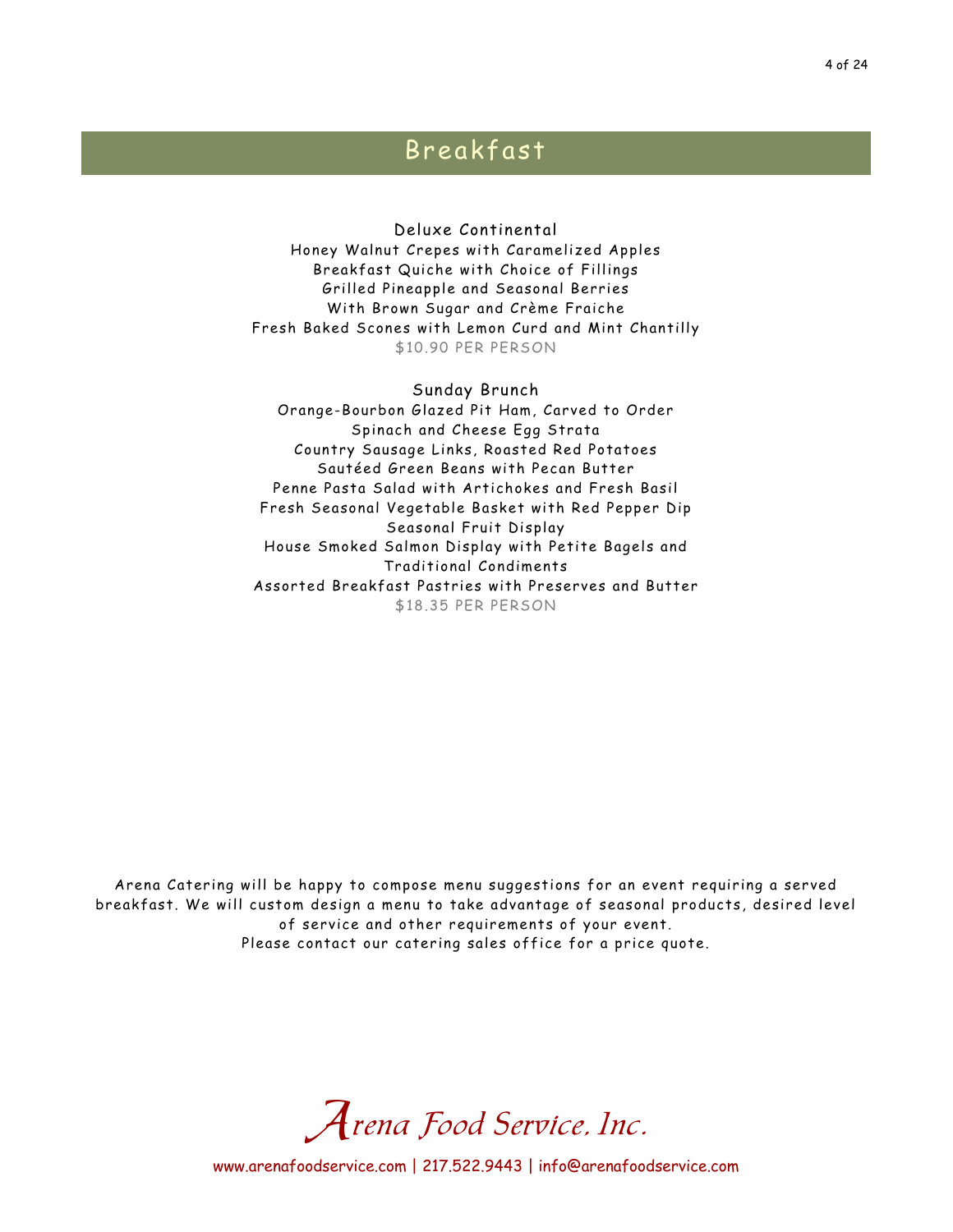## Breakfast

### Ala Carte Breakfast and Beverage

Sliced Seasonal Fruit Display \$2.95 per person

Fresh Baked Muffins with Butter \$17.25 per dozen

Fresh Baked Cinnamon Rolls Petite \$13.75 per dozen Large \$21.70 per dozen

Assorted Fresh Baked Scones White Chocolate Raspberry, Cinnamon And Blueberry Petite \$13.75 per dozen Large \$24.15 per dozen

All Butter Petite Croissants Whipped Honey Butter and Jam \$24.65 per dozen

Assorted Canned Pepsi Products \$1.45 each

Assorted Individual Yogurts \$1.45 each

Chilled Bottled Water \$1.80 Each

Chilled Bottled Soda \$1.95 Each

Warm Buttermilk Biscuits With Butter, Honey and Preserves \$1.45 per person With Sausage, Bacon or Ham, Egg And Cheese \$4.00 per person With Sausage Gravy

\$2.55 per person

Starbucks Coffee \$22.20 per gallon

Seattle's Best Coffee \$21.15 per gallon

Fresh Brewed Regular or Decaf Coffee \$17.15 per gallon

Individual Specialty Teas Honey, Lemon and Assorted Sugars \$1.45 per person

Carafes of Chilled Fruit Juice Apple, Cranberry, Grapefruit, V8 \$9.15 per carafe

Individual Bottle of Juice \$2.45 each

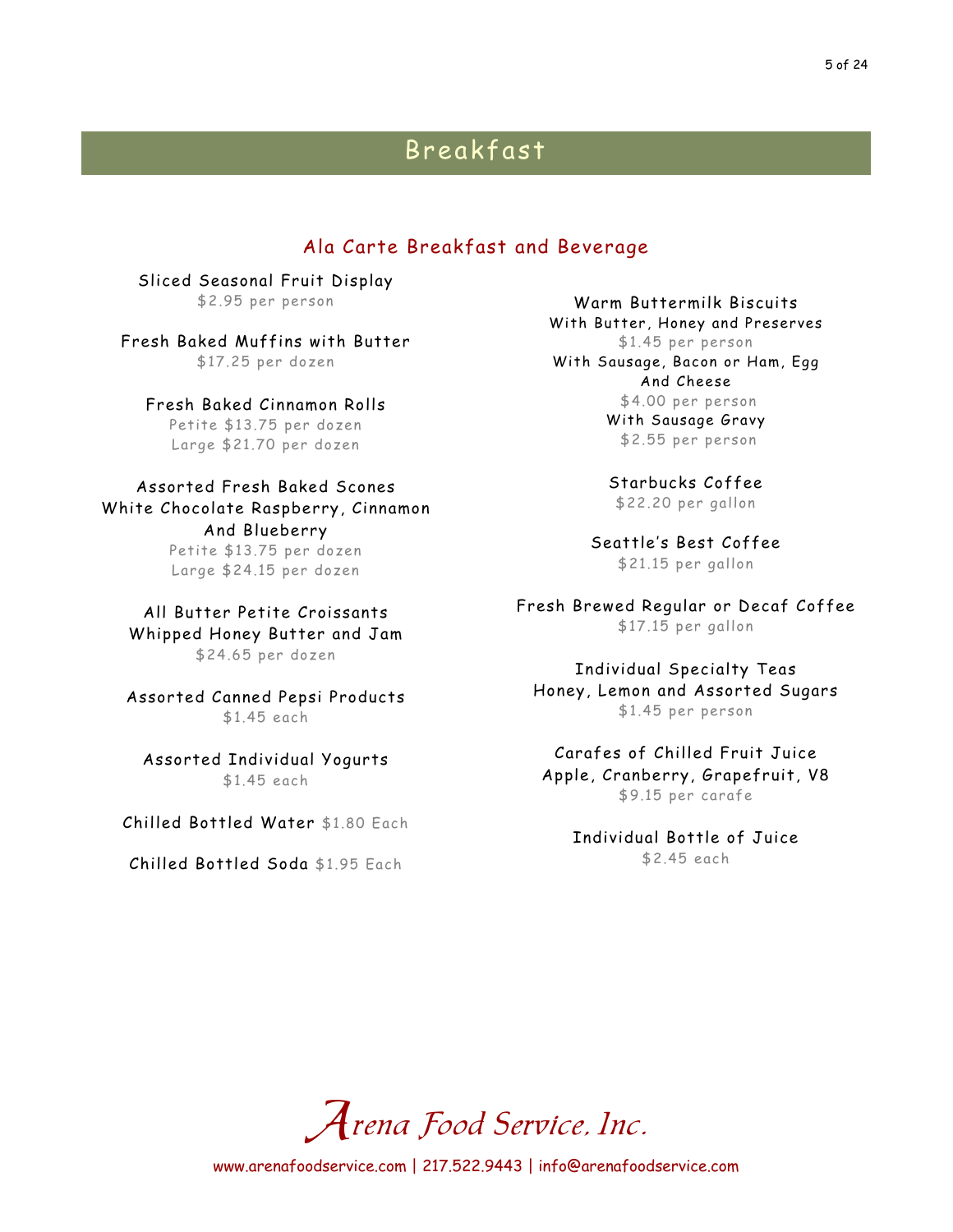## A la Carte Snacks and Beverages

### A la Carte Options

Whole Fresh Fruit \$1.45 each

Sliced Seasonal Fruit Display \$2.95 per person

Seasonal Fruit Skewers with Dip \$3.55 per person

Nature Valley Granola Bars \$1.45 each

Individual Candy Bars \$1.45 each

Individual Bag of Chips \$1.45 each

Assorted Fresh Baked Cookies \$10.25 per dozen

Assorted Fresh Baked Brownies \$10.40 per dozen

Gardetto's, Chex Mix, Pretzels, Pub Mix \$6.90 per pound

> Deluxe Mixed Nuts \$14.40 per Pound

Fresh Vegetable Crudité with Dip \$2.60 per person

Chilled Bottled Water \$1.80 Each

Chilled Bottled Soda \$1.95 Each

Housemade Flour Tortilla Chips Garden Tomato Salsa, Guacamole and Chipotle Crème \$2.90 per person Assorted Truffle Bar Bites \$20.65 per dozen

Premium Assorted Petite Pastries \$20.65 per dozen

Fresh Brewed Regular or Decaf Coffee \$17.15 per Gallon

Individual Specialty Teas Honey, Lemon and Assorted Sugars \$1.45 per Person

Carafes of Chilled Fruit Juice Apple, Cranberry, Grapefruit, V8 \$9.15 per Carafe

Individual Bottle of Juice \$2.45 Each

Assorted Canned Pepsi Products \$1.45 Each

Country Style Lemonade or Limeade \$22.35 per Gallon

> Sparkling Tropical Punch \$22.35 per Gallon

Individual Bottled Lipton Teas \$2.45 Each

Arena Food Service, Inc.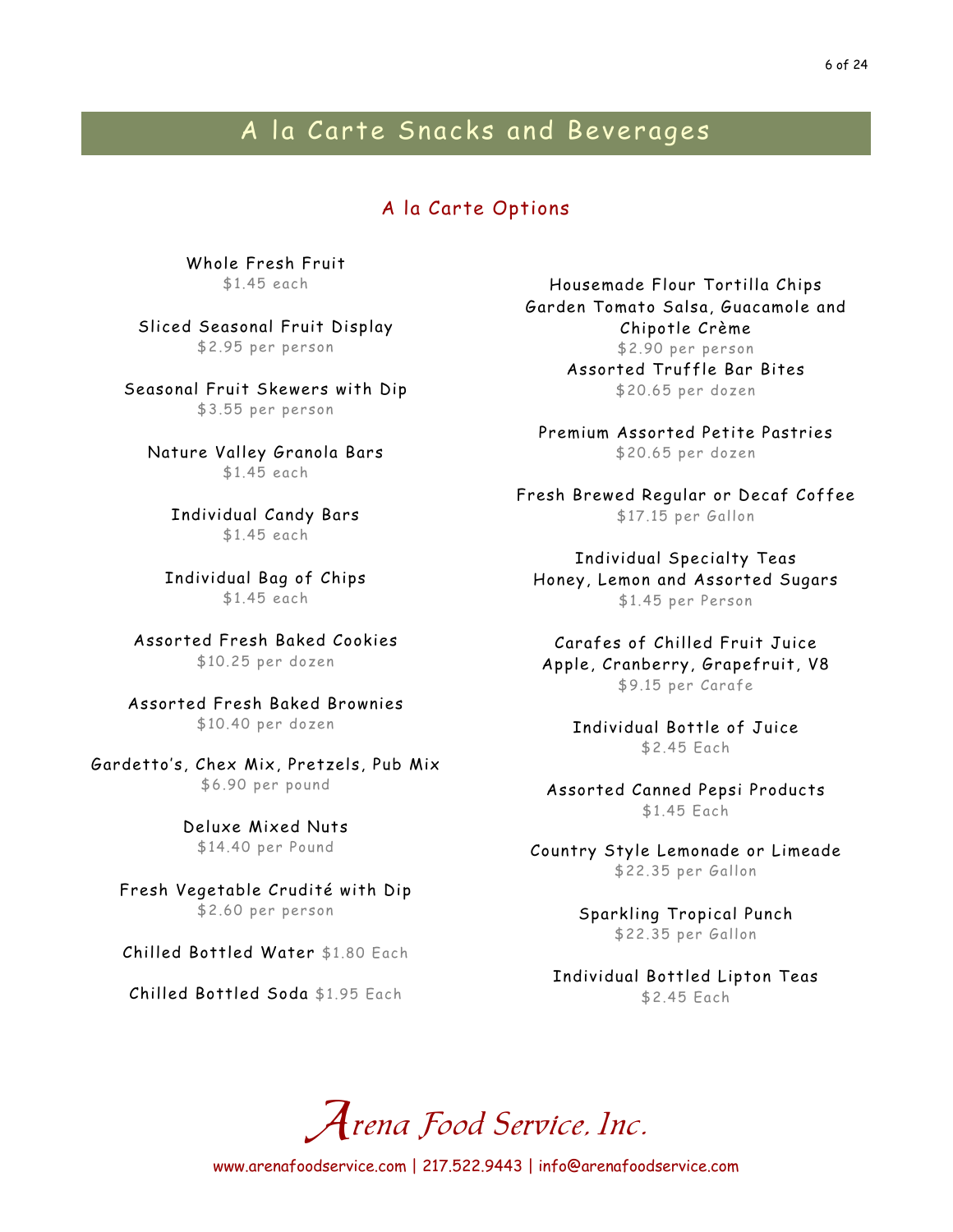## Quick Luncheon Buffet

All luncheon menus include fresh brewed iced tea. Disposable products are provided at no additional charge.

### Quick Luncheon Buffet

Deluxe Sandwich Board Smoked Turkey and Provolone on Herbed Focaccia Shaved Smokehouse Ham and Cheese Club on Baguette Gourmet Chicken Salad on Butter Croissant Lettuce, Tomato and Condiments Pickles, Olives and Peppers Fresh Pasta Salad with Fresh Vegetables Housemade Kettle Chips with Caramelized Onion Dip Chef's Dessert Selection \$11.70 PER PERSON

#### Deli Meat Platter

Shaved Roast Beef, Deli Ham, Smoked Turkey and Tuna Salad Bakery Basket of Breads, Rolls and Croissants Lettuce, Tomato, Cheeses and Condiments Red Potato Salad with Cracked Black Pepper Hand Cut Cole Slaw Fresh Fruit Salad Chef's Dessert Selection \$11.05 PER PERSON

Executive Soup and Salad Chef's Daily Soup Selection with Crusty Rolls and Butter Mixed Field Greens with Seasonal Berries, Shaved Red Onion, Crumbled Chevre and Spiced Pecans Tossed with Berry Vinaigrette House Grilled Chicken Caesar Salad with Hearth Baked Croutons and House Caesar Dressing Seasonal Fruit Salad with Mint Petite Croissant Sandwiches with Variety of Meats Condiments, Pickles, Olives and Peppers Chef's Dessert Selection \$17.25 PER PERSON

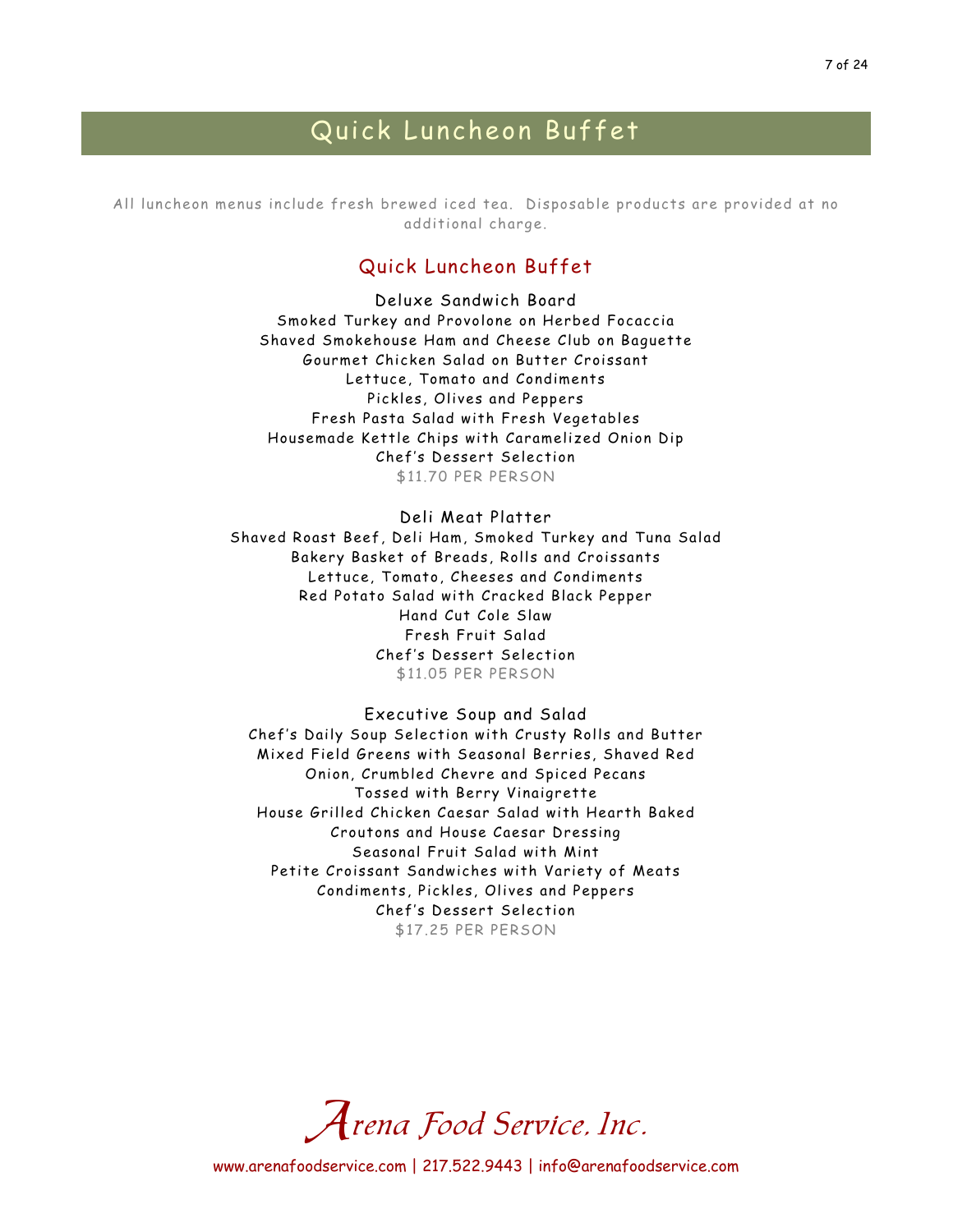## Quick Luncheon Buffet

Mexican Taco Station Soft Corn and Flour Tortillas Ground Beef and Spicy Chicken Fillings Slow Cooked Ranch Beans Traditional Toppings to include Lettuce, Tomato, Cheese, Salsa and Sour Cream Crispy Tortilla Chips \$10.25 PER PERSON

> Pasta Buffet Mixed Lettuce Salad with House Italian and Ranch on the Side Baked Mostaccioli with Rustic Meat Sauce Garlic Breadsticks and Grated Parmesan \$10.25 PER PERSON

Italian Deluxe Pasta Buffet Hearts of Romaine Salad with Tomatoes, Red Onions, Garlicky Croutons and House Italian Dressing Three Cheese Lasagna Bolognese Penne Pasta Tossed with Grilled Vegetables And Roasted Garlic Cream Italian Style Green Beans Garlic Breadsticks and Grated Parmesan \$14.45 PER PERSON

Chicken Caesar Salad Hearts of Romaine Tossed with Shredded Parmesan Cheese And House Caesar Dressing Marinated and Grilled Breast of Chicken Sliced Fresh Seasonal Fruit Platter Sourdough Baguettes with Butter Fresh Carrot Cake with Cream Cheese Icing \$11.45 PER PERSON

#### Southwestern BBQ

Fresh Cut Pocketknife Cole Slaw Mixed Greens with Toasted Pepitas and Cumin Vinaigrette Hickory Smoked Thin Sliced Beef Brisket with Molasses BBQ Sliced Split Top Rolls Southwest Smoked Chicken 'Mac and Cheese' Ranch Beans Seasonal Fruit Salad with Mint House Made Flour Tortilla Crisps Garden Tomato Salsa and Chipotle Crème \$16.00 PER PERSON

Arena Food Service, Inc.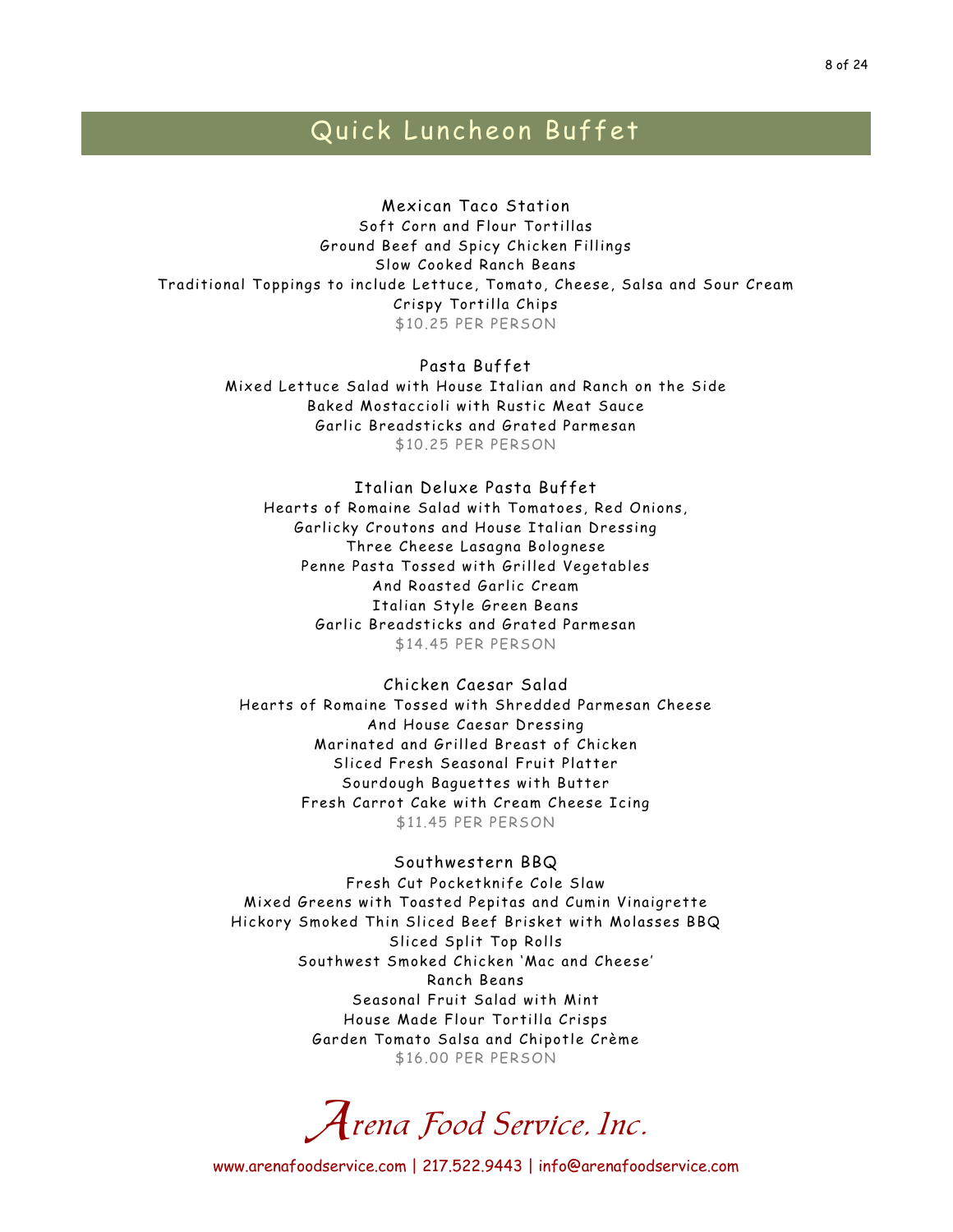All buffet lunches include salad, artisan style rolls or bread, dessert, decaf coffee, fresh brewed iced tea and carafes of water on the table. Disposable products are provided at no additional charge.

## Salad Suggestions, Choose One

Penne Pasta Salad with Roasted Red Peppers Artichokes, Shaved Parmesan and Fresh Basil

House Caesar Salad with Shredded Parmesan

Mixed Field Greens with Garden Vegetables Crumbled Cheese and Creamy Peppercorn

Mixed Field Greens with Fresh Berries Chevre and Berry Vinaigrette

Mixed Field Greens with Toasted Walnuts Vermont Cheddar and Maple-Balsamic Vinaigrette

Greek Red Potato Salad with Feta

Mixed Greens with Mandarin Oranges Slivered Almonds Scallions and Citrus Vinaigrette

Napa Vegetable Salad with Sesame Dressing

Baby Spinach Salad with Spiced Pecans Smoked Bacon and Sweet Shallot Vinaigrette

Pocketknife Cole Slaw

Seasonal Fruit Salad with Mint

Seasonal Vegetable Crudité with Herb Dip

Chef's Selection Soup, Add \$3.20

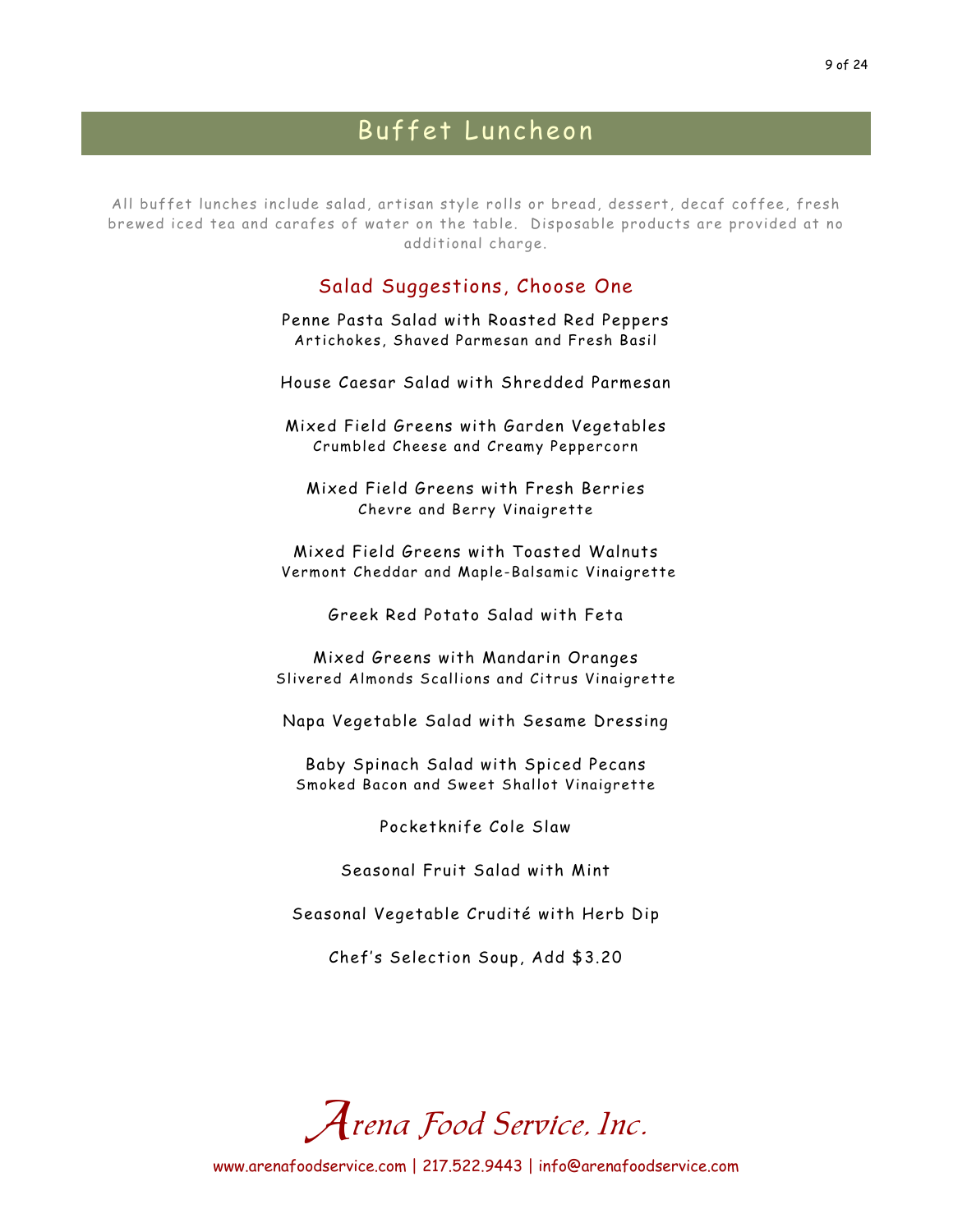## Entrée

Penne Pasta Tossed With Seasonal Vegetables Parmesan-Garlic Cream Sauce

Italian Herb Breaded Breast of Chicken White Wine-Parmesan Cream

Pan Seared Breast of Chicken Marsala

Tri Color Tortellini Grilled Chicken and Bruschetta Tomatoes

Southwest Dry Rubbed Grilled Chicken Roasted Tomato Salsa And Chipotle Crème

Braised Beef Burgundy Button Mushrooms and Root Vegetables

> Three Cheese Meat Lasagna Additional Sauce on the Side

Peanut-Ginger Glazed Breast of Chicken Served with Fresh Lime And Cilantro-Pepper Relish

Southwest Smoked Chicken 'Mac and Cheese' Fire Roasted Corn, Bell Peppers and Fresh Goats Cheese

Vegetarian Vegetable Bolognese Tossed with Fettuccini And Shredded Parmesan

Peppercorn Grilled Breast of Chicken Served with Balsamic Glaze

Individual Stuffed Meatloaf with Fresh Mozzarella and Basil

Baked Cavatappi Pasta With Italian Sausage Caramelized Onions and Peppers

Spice Rubbed Loin of Pork, Sliced Served with Lyonnaise Sauce

Arena Food Service, Inc.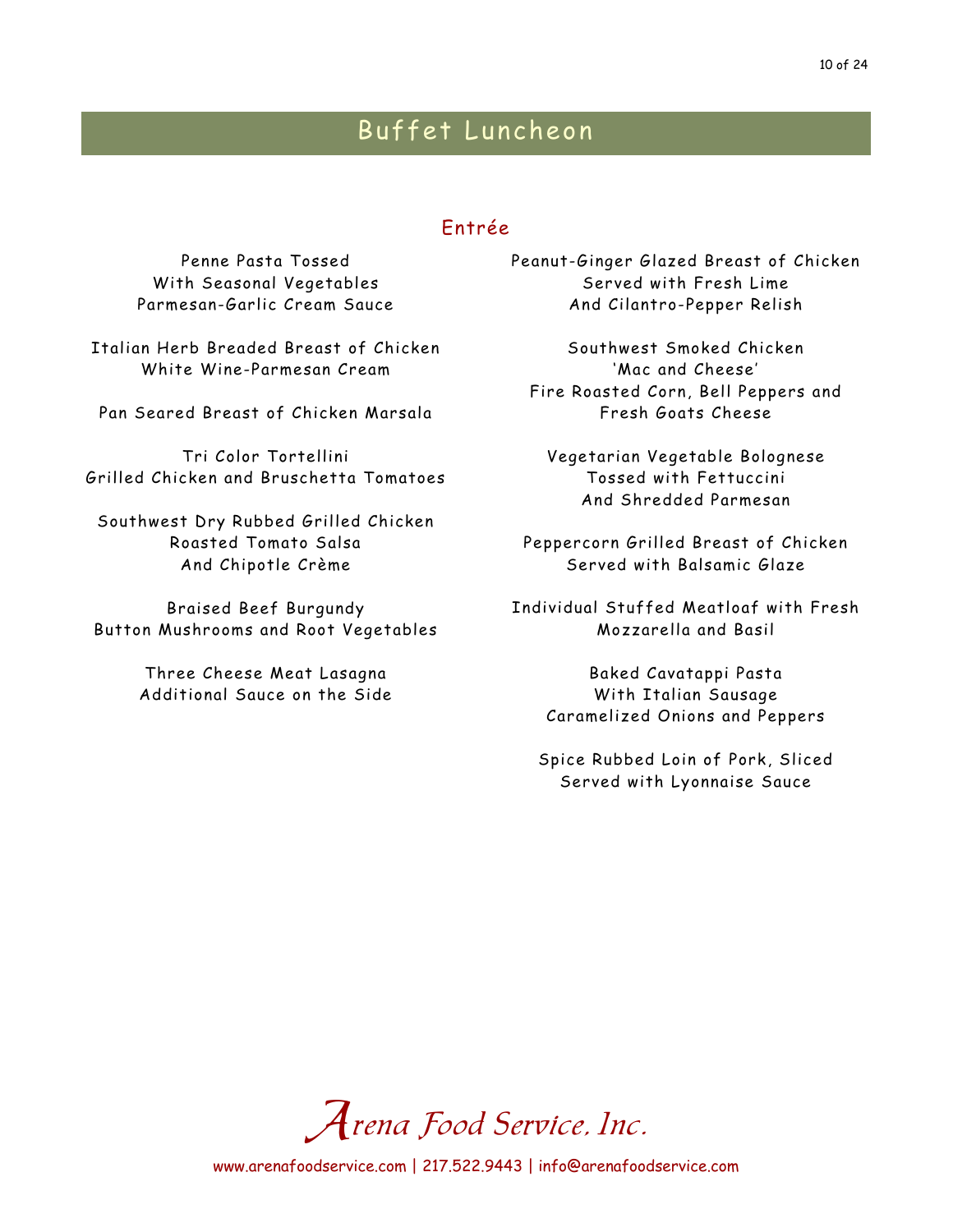### Vegetable and Accompaniments, Choose Two

Chef's Selection Fresh Vegetables

Petite Green Beans With Slivered Almonds

Fresh Carrot Batons with Dill Butter

Oven Roasted Cauliflower With Fresh Herbs

Napa Vegetable Stir Fry

Braised Brussels Sprouts

Buttermilk Mashed Potatoes

Parmesan and Roast Shallot Mashed Potatoes

Roast Garlic and Herb Mashed Potatoes

Mashed Sweet Potatoes

Steamed New Potatoes with Parsley And Butter

Herb Roasted Red Potatoes

Creamy Orzo with Fresh Basil And Parmesan

Wild and White Rice Pilaf

Green Poblano Rice

Saffron Rice Pilaf

Corn, Pepper and Black Bean Sauté

Smashed Red Potatoes

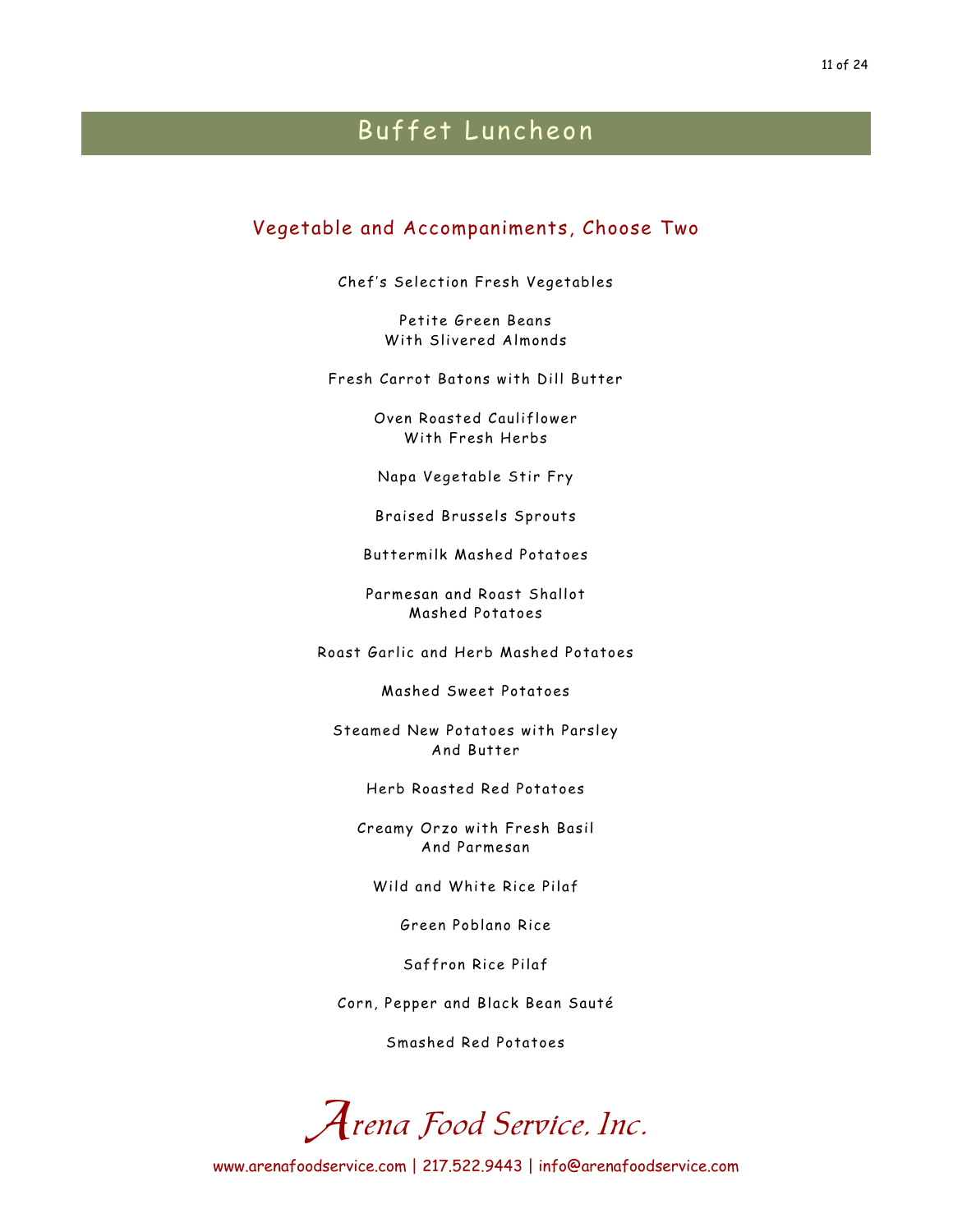### Desserts

Fresh Carrot Cake with Cream Cheese Icing

Double Chocolate Cake with Raspberry Coulis

NY Style Cheesecake Seasonal Fruit Compote

Caramel Apple Walnut Pie With Cinnamon Cream

Fresh Pound Cake Topped with Seasonal Fruit Compote Topped with Minted Cream

Assorted Petite Pastries

Fresh Baked Assorted Cookies

Fudge Walnut Brownies

Assorted Truffle Bar Bites

Seasonal Fruit Salad with Mint

## Luncheon Buffet Pricing

One Entrée Selection  $$16.00$  per person

Two Entrée Selections<br>
\$19.42 per person

We are happy to offer custom menu planning and event design services to best suit the needs and budget of your event. All suggestions are encouraged. Suggestions from our Served Dinners menu can be offered with buffet service.

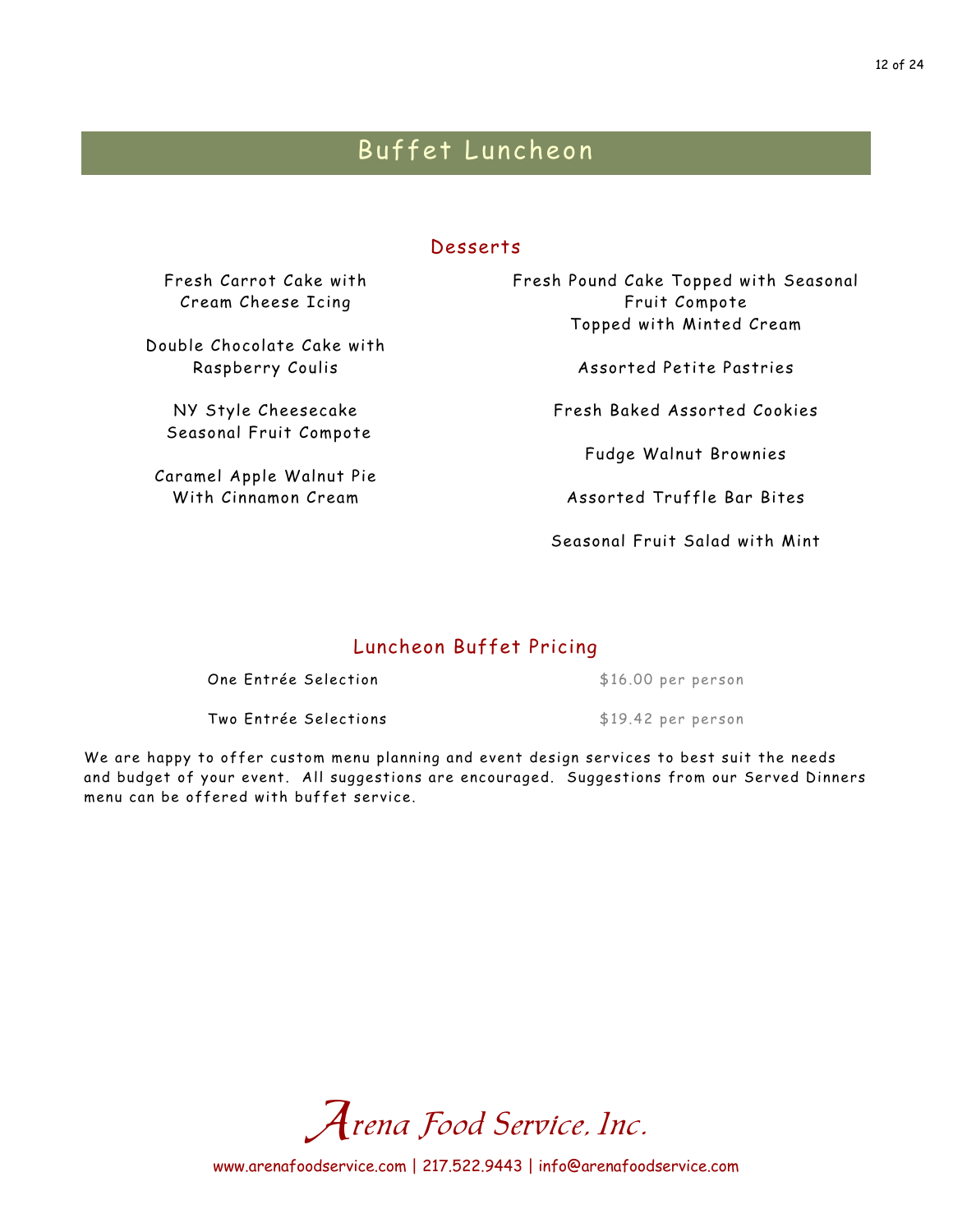## Boxed Luncheon

Our menus are constantly evolving and alternate menu suggestions are welcome. For events under 25 guests we ask that all luncheons be identical. We are happy to accommodate special dietary needs. Disposable products are provided at no additional charge.

### Main Entrée, Choose One

\$8.90 per person

Gourmet Chicken Salad with Walnuts and Grapes on Butter Croissant

Prime Deli Roast Beef and Cheddar On Swirl Rye

Turkey BLT Club on Hearty Wheat

Rustic Chicken Salad with Toasted Pecans and Dried Cranberries On Butter Croissant

New York Style Vegetarian Bagel

Smoked Turkey and Provolone

On Herbed Focaccia Shaved Deli Ham and Swiss On Hearty Wheat

Italian Salami, Capicola and Gouda On Herbed Focaccia

Southwestern Grilled Chicken and Black Bean Salad over Mixed Greens Add \$1.60 per person

Mediterranean Flank Steak Salad Add \$1.60 per person

> Traditional Cobb Salad Add \$1.60 per person

### Side Items, Choose Two

Pasta Salad with Fresh Vegetables Fresh Cut Cole Slaw Roast Corn and Black Bean Salad with Cilantro and Lime Red Potato Salad with Cracked Black Pepper Penne Pasta Salad with Artichokes and Roasted Peppers Marinated Artichoke Hearts Country Style Potato Salad Traditional Macaroni Salad Marinated Seasonal Vegetable Salad Seasonal Fruit Salad

Arena Food Service, Inc.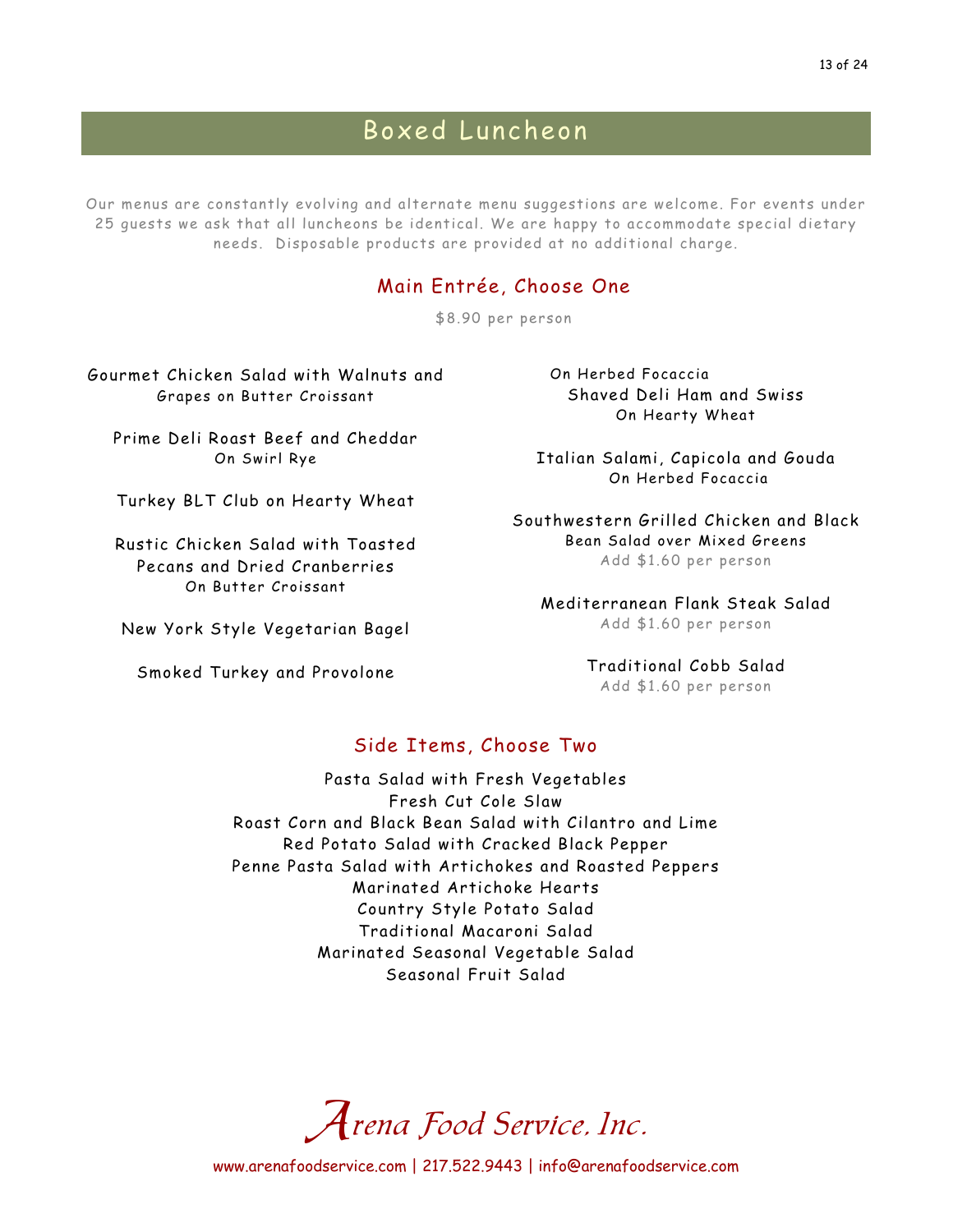#### 14 of 24

## Boxed Luncheon

### Dessert Options, Choose One

Fresh Baked Chocolate Chunk Cookie Oatmeal Raisin Cookie Macadamia and White Chocolate Cookie Double Fudge Brownie with Walnuts Truffle Bar Bites

### Beverage Options

Chilled Bottled Water and Assorted Chilled Sodas Add \$1.25 per person Fresh Brewed Iced Tea or Lemonade Included Lipton Iced Teas Add \$2.30 per person Sobe Herbal Teas Add \$2.90 per person Frappuccino Add \$2.30 per person

### Basic Boxed Luncheons, \$7.95 per person

Choice of Freshly Prepared Deli Sandwich with Condiments Crisp Whole Apple Individual Bag of Chips Fresh Baked Cookie Bottled Water

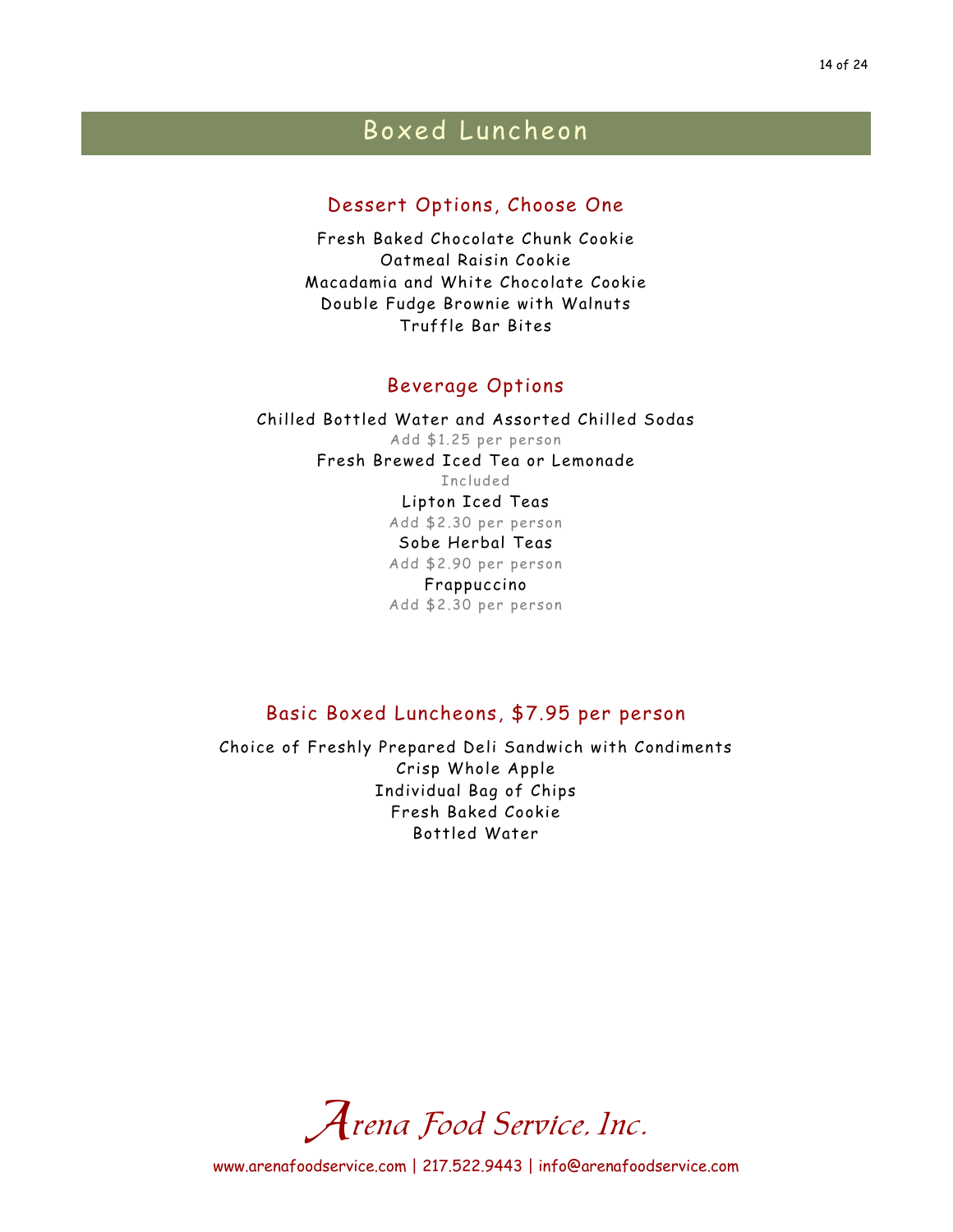All buffet dinners are include with salad, artisan style rolls or bread, dessert, decaf coffee, fresh brewed iced tea and carafes of water on the table. Disposable products are provided at no additional charge.

### Salad and Appetizer, Choose One

Mixed Field Greens with Toasted Pepitas Cumin Vinaigrette and Queso Blanco

House Caesar Salad with Shredded Parmesan

Mixed Field Greens with Garden Vegetables Crumbled Cheese and Creamy Peppercorn Dressing

Mixed Field Greens with Fresh Berries Chevre and Berry-Balsamic Vinaigrette

Mixed Field Greens with Toasted Walnuts Crumbled Vermont Cheddar and Sweet Shallot Vinaigrette

Hearts of Romaine Salad with Artichoke Hearts Shaved Red Onion, Kalamata Olives, Croutons and Parmesan, Add \$1.20

> Bibb Lettuce Salad with Creamy Gorgonzola Grape Tomatoes and English Cucumbers

Mixed Asian Greens with Mandarin Oranges Slivered Almonds, Scallions and Citrus-Soy Vinaigrette

Napa Vegetable Salad with Sesame Dressing

Baby Spinach Salad with Spiced Pecans Smoked Bacon and Sweet Shallot Vinaigrette

Chef's Selection Soup, Add \$3.10

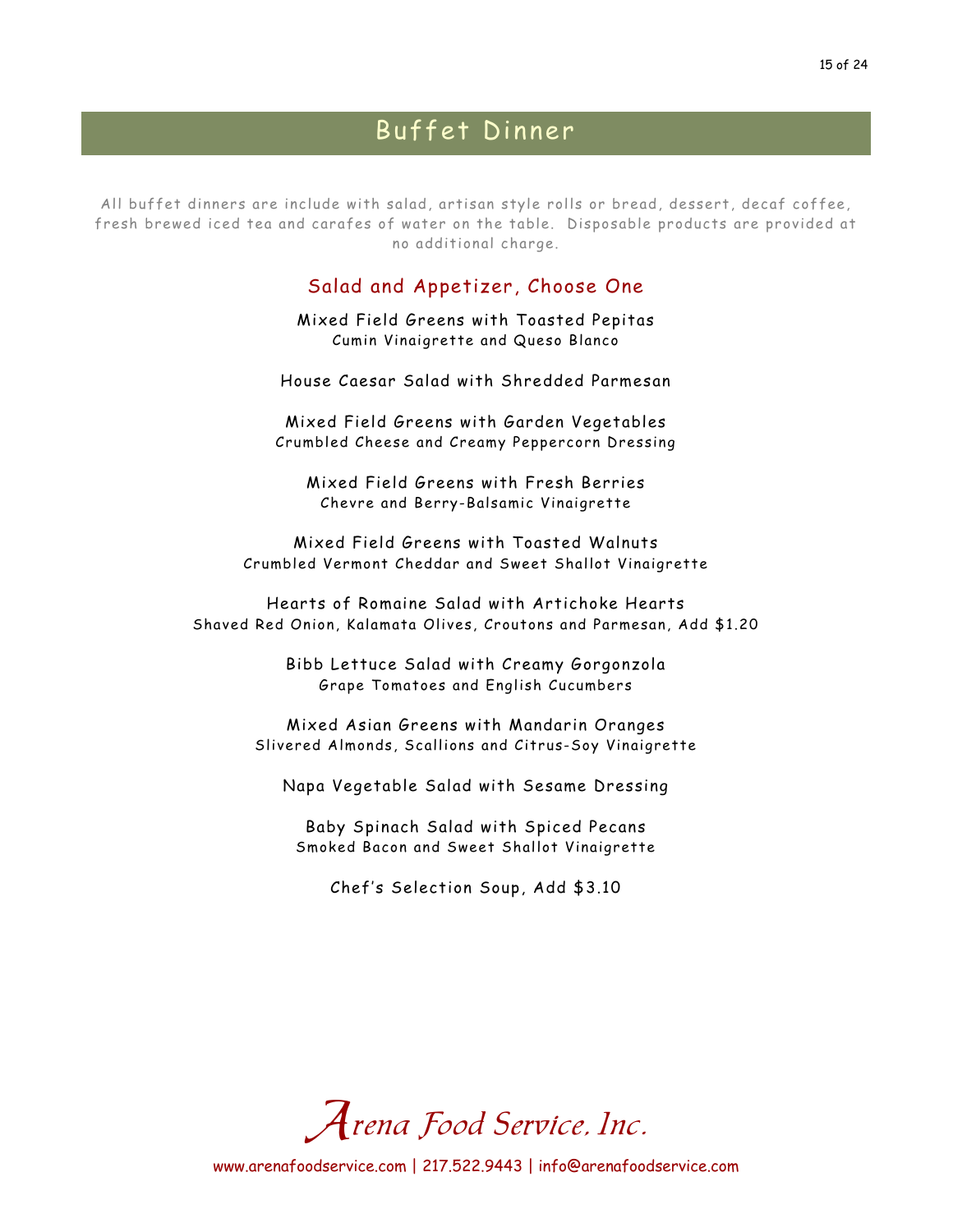### Entrée Category A

Grilled Flank Steak Glazed with Balsamic and Black Pepper, Carved to Order

> New England Style Crab Cakes Sweet Pepper Cream, Add \$2.30

Roast Tenderloin of Beef with Cognac Demi Glace Carved to Order, Add \$4.60

Peppercorn Encrusted Club Sirloin of Beef Sliced and Served with Red Wine Sauce

Thai Marinated and Grilled Beef Flank Steak

Balsamic Glazed Tenderloin of Pork Sliced and Served with Assorted Mustards

Texas Smoked Beef Brisket with Bourbon BBQ

Breast of Chicken Florentine Over Baby Spinach and Sun-Dried Tomatoes

Herb Encrusted North Atlantic Salmon Fillet Warm Tomato Vinaigrette

> Traditional Eye of Round en Daube Horseradish Crème

> Petite Osso Bucco of Pork Slow Braised with Port-Fig Reduction

Prosciutto and Asiago Stuffed Breast of Chicken

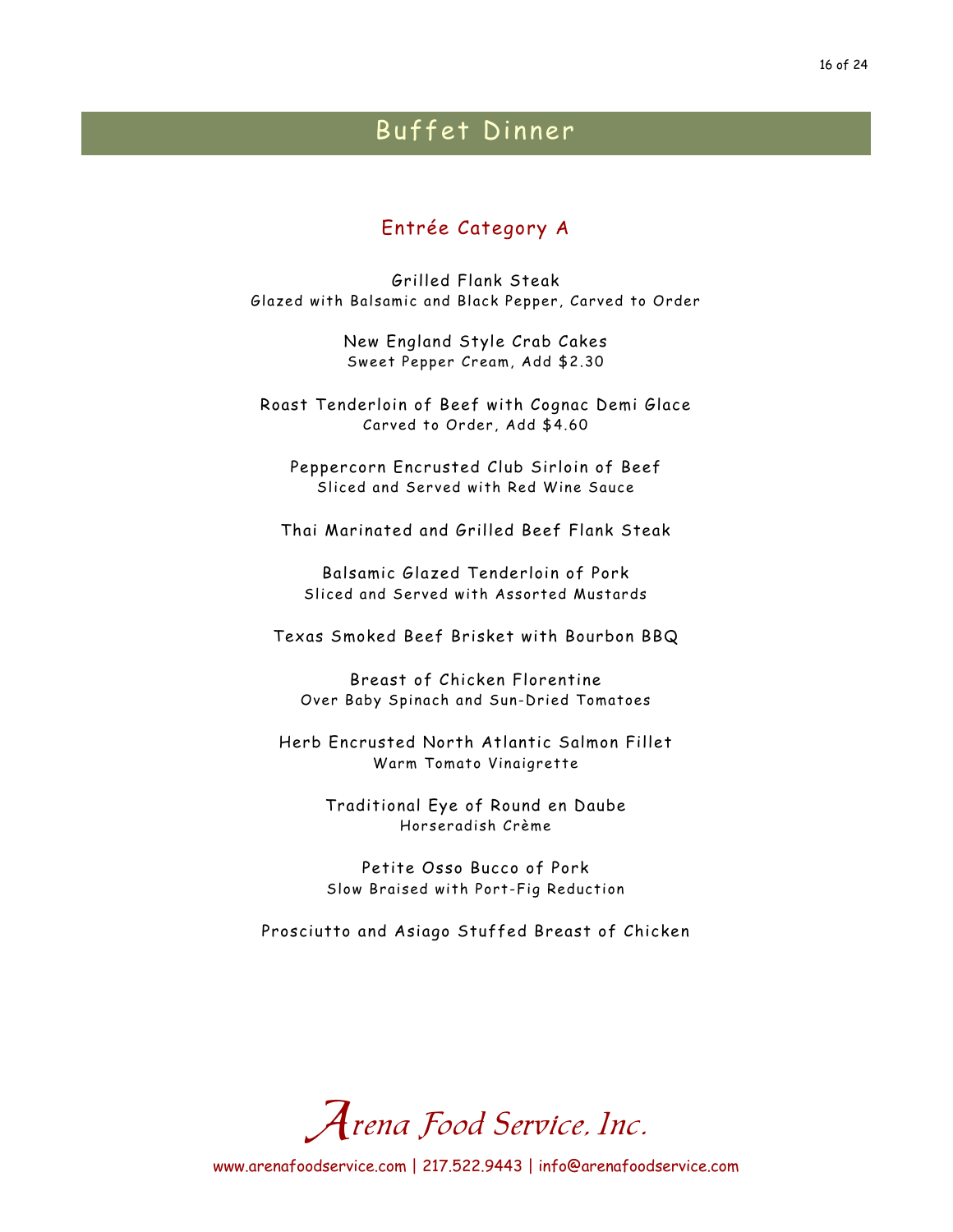### Entrée Category B

Penne Pasta Tossed with Seasonal Vegetables Parmesan-Garlic Cream Sauce

Italian Herb Breaded Breast of Chicken White Wine-Herb Sauce

Pan Seared Breast of Chicken Marsala

Peanut-Ginger Glazed Breast of Chicken Served with Fresh Lime and Cilantro-Pepper Relish

Tri-Color Tortellini Grilled Chicken and Bruschetta Tomatoes

Southwest Dry Rubbed Grilled Chicken Roast Tomato Salsa and Chipotle Crème

Spice Rubbed Loin of Pork, Sliced Served With Lyonnaise Sauce and Mustard Cream

> Three Cheese Lasagna Bolognese Additional Sauce on the Side

Southwest Smoked Chicken 'Mac and Cheese' Fire Roasted Corn, Bell Peppers and Fresh Goats Cheese

Vegetarian Vegetable Bolognese Tossed with Fettuccini and Shredded Parmesan

Peppercorn Grilled Breast of Chicken Balsamic Glazed

Bourbon Glazed Breast of Turkey

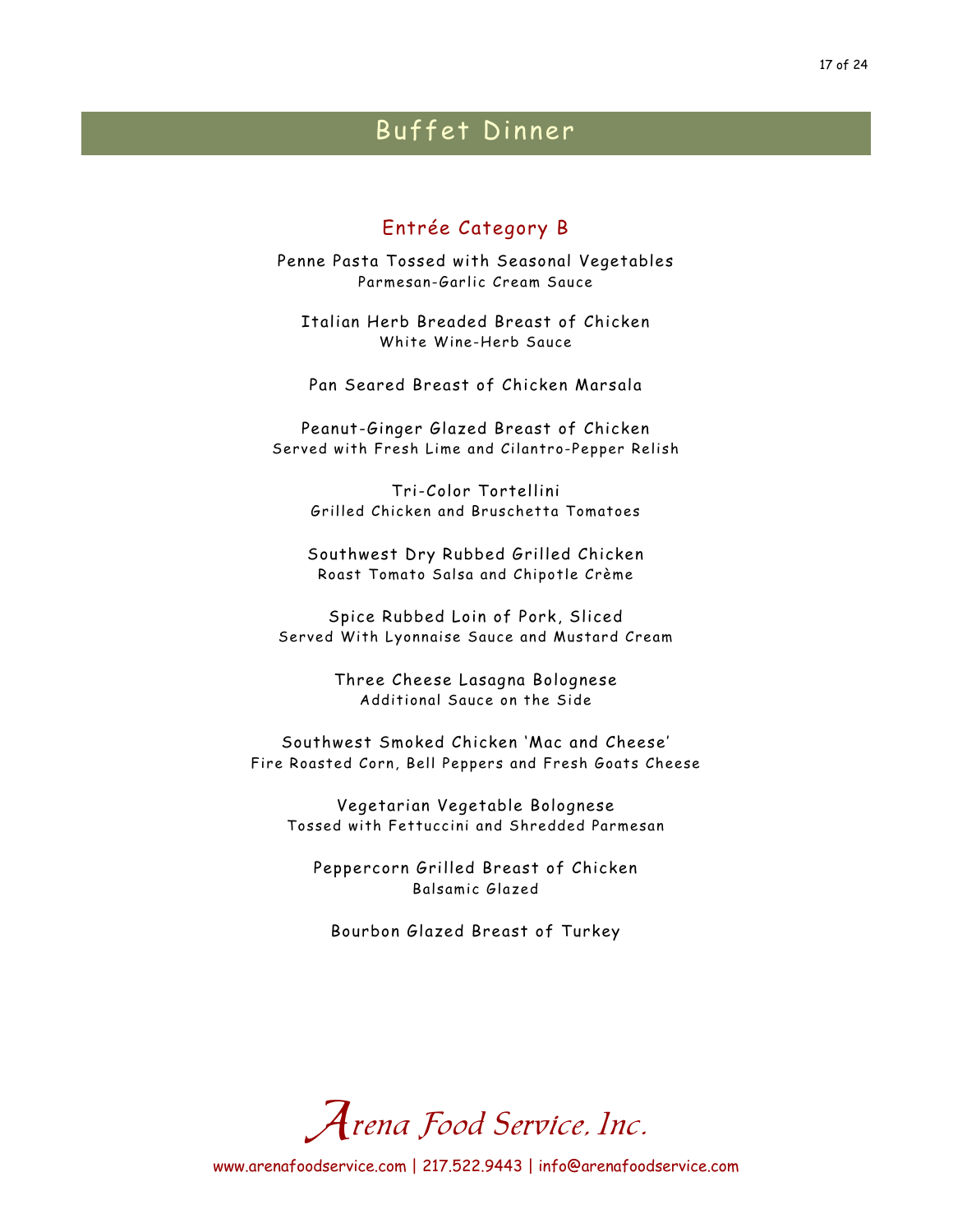### Vegetable and Accompaniments, Choose Two

Chef's Selection Fresh Vegetables

Petite Green Beans With Slivered Almonds

Fresh Carrot Batons with Dill Butter

Oven Roasted Cauliflower With Fresh Herbs

Napa Vegetable Stir Fry

Braised Brussels Sprouts

Buttermilk Mashed Potatoes

Parmesan and Roast Shallot Mashed Potatoes

Roast Garlic and Herb Mashed Potatoes

Mashed Sweet Potatoes

Steamed New Potatoes with Parsley And Butter

Herb Roasted Red Potatoes

Creamy Orzo with Fresh Basil And Parmesan

Wild and White Rice Pilaf

Green Poblano Rice

Saffron Rice Pilaf

Corn, Pepper and Black Bean Sauté

Smashed Red Potatoes

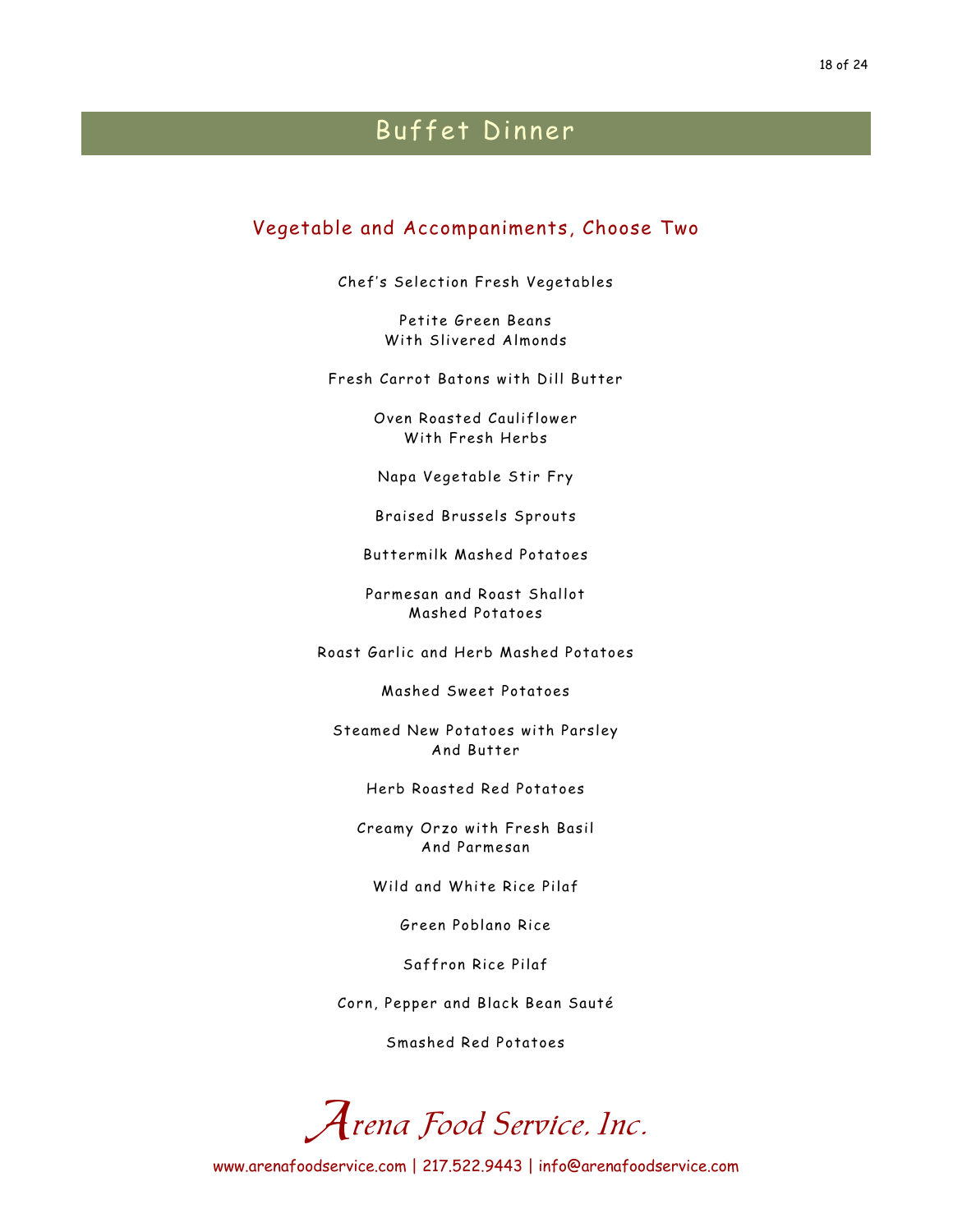### Desserts

Assorted Cakes and Pies

Fresh Carrot Cake with Cream Cheese Icing

Double Chocolate Cake with Raspberry Coulis

NY Style Cheesecake Seasonal Fruit Compote

Caramel Apple Walnut Pie With Cinnamon Cream

Fresh Pound Cake Topped with Seasonal Fruit Compote Topped with Minted Cream

Cinnamon Dusted Churros

Warm Spiced Chocolate Sauce to Dip Traditional Crème Brulee with Fruit Compote, Add \$2.65

Opera Torte, Add \$3.25

Chai Tea Mousse in Caramel Brandy Basket, Add \$3.25 Served with Edible Flowers

Red Raspberry Mousse in Champagne Glass, Add \$2.25

Black Forrest Cherry Torte, Add \$2.65

Italian Tiramisu with Espresso Whipped Crème, Add \$2.65

Individual Farmstead Cheese Display Add \$3.65

## Dinner Buffet Pricing

| One Entrée Selection from Category A            | $$17.76$ per person |
|-------------------------------------------------|---------------------|
| One Entrée Selection from Category B            | $$16.00$ per person |
| One Entrée Selection from Both Category A and B | \$21.72 per person  |
| Two Entrée Selections from Category A           | \$25.20 per person  |
| Two Entrée Selections from Category B           | $$19.42$ per person |

We are happy to offer custom menu planning and event design services to best suit the needs and budget of your event. All suggestions are encouraged. Suggestions from our Served Dinners menu can be offered with buffet service.

Arena Food Service, Inc.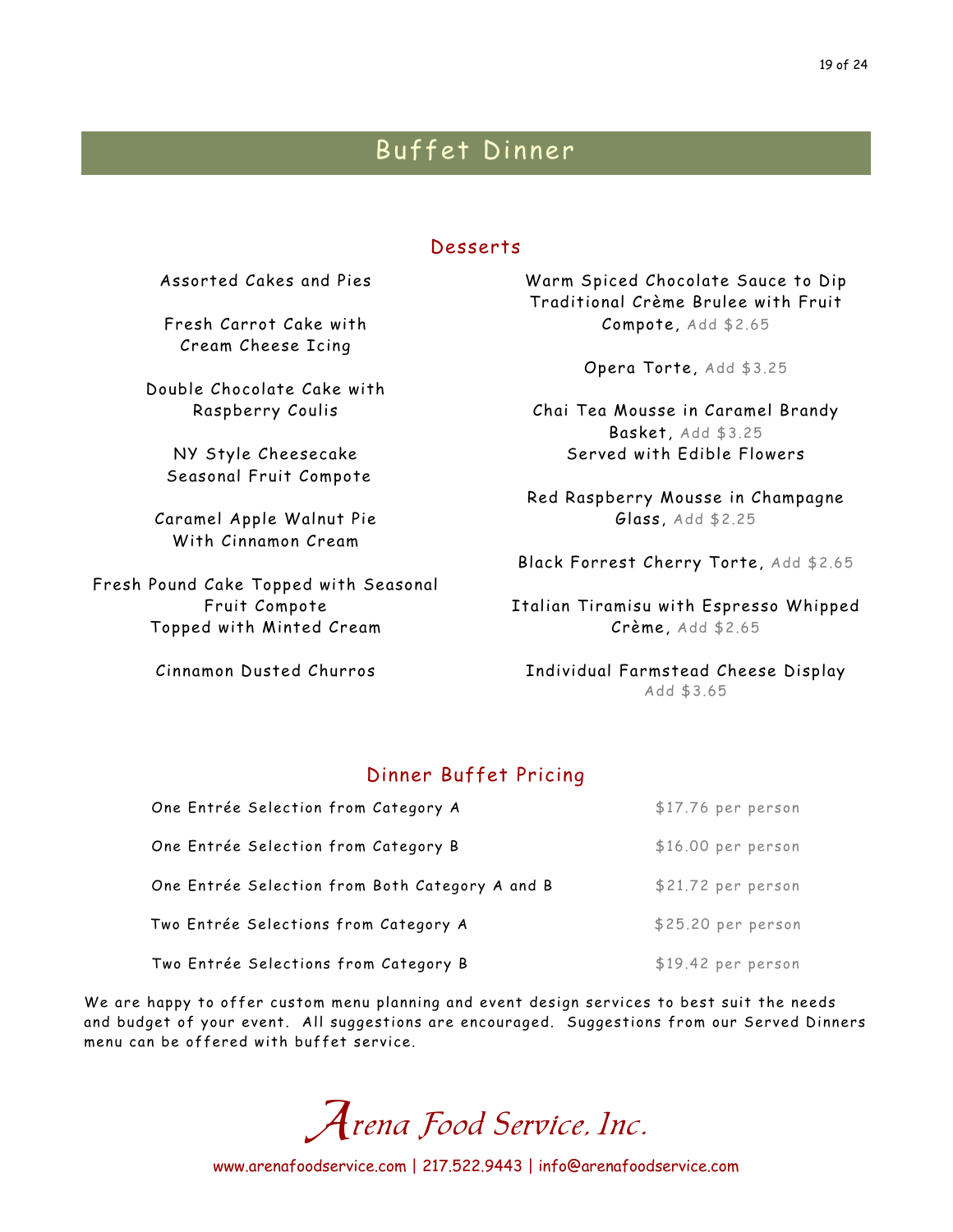## Hors D'oeuvres

Arena Catering is pleased to offer a wide selection of interesting hors d'oeuvres appropriate for all occasions. We are happy to work with you in selecting an array of items to meet your expectations. Each event is custom designed to the specific needs of your event. Our hors d'oeuvres menus are constantly evolving and alternate menu suggestions are welcome. The items listed are merely a sample of the wide range of hors d'oeuvres available from Arena Catering. Disposable products are provided at no additional charge.

## Dips, Cheeses and Vegetable

- Seasonal and Marinated Vegetable Display with one dip, \$2.60 per person Buttermilk Herb Dip, Roasted Red Pepper Dip, Fresh Basil Dip, Herbed Goats Cheese Dip
- Mediterranean Pita Crisps, Choose two Dips, \$1.75 per person Scallion Hummus, Roasted Garlic Hummus, Baba Ganoush, Adriatic Bruschetta, Kalamata Olive Tapenade
- Warm Crab Dip with Slivered Almonds, \$2.05 per person Assorted Crackers
- Flavored Flour Tortilla Crisps with one dip, \$1.25 per person. Garden Tomato Salsa with Roasted Garlic, Chipotle Crème, Tomatillo Salsa, Roast Tomato Salsa with Chipotle, Grilled Corn and Black Bean Salsa
- Marbled Display of Fine Cheeses, \$2.95 per person Gorgonzola with Spiced Pecans, Smoked Gouda, Double Crème Brie with Sun Dried Tomato Relish, White Cheddar and Fresh Chevre with Raspberry Coulis Crisp Flatbreads and Assorted Crackers
- Marbled Display of Fine Cheeses and Antipasto, \$4.00 per person Gorgonzola with Spiced Pecans, Smoked Gouda, Double Crème Brie with Sun Dried Tomato Relish, White Cheddar with Purple Grapes, Fresh Chevre with Raspberry Coulis, Sliced Hard Salami and Shaved Parma Ham, Mustards, Sliced Country Breads and Crispy Flatbreads
- Amish Cheese Display with Spiced Pecans, \$2.30 per person Garnished with Purple Grapes, Sesame Flatbreads
- Sliced Seasonal Fruit Display, \$2.95 per person Lemon Poppy Seed Dip, Raspberry Chiffon Dip, Honey-Walnut Drizzle

Tropical Fruit Skewers with Dip, \$3.55 per person

Arena Food Service, Inc.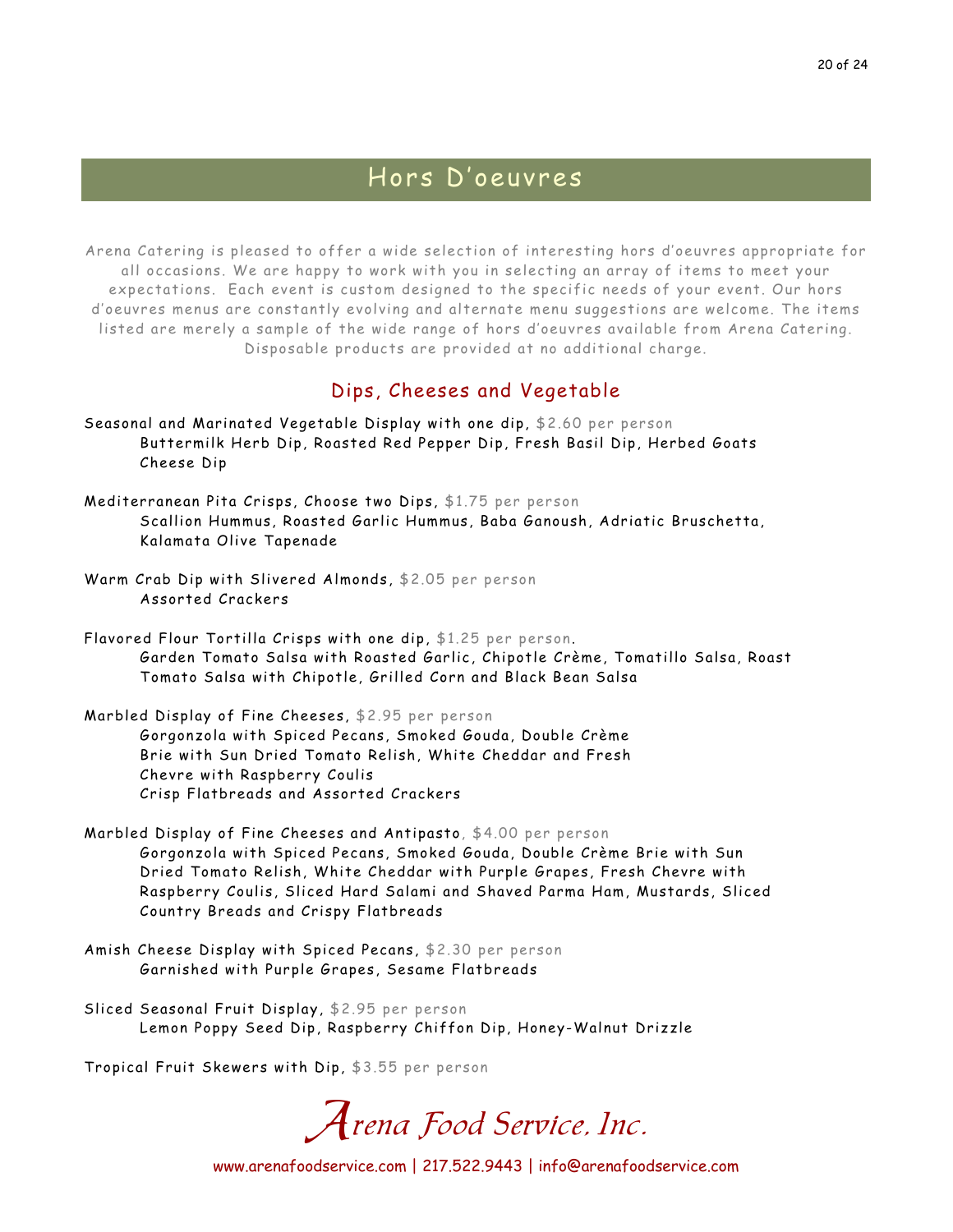## Hors D'oeuvres

## Savories and Small Bites

House Cured Salmon Display, \$85.90 per side (serves 25-30 guests) Traditional Garnishes and Rye Toast Points

Thai Marinated Chicken Satay, \$27.50 per dozen Sweet Chili and Spicy Peanut Sauce to Dip

Boneless BBQ Chicken Bites, \$13.75 per dozen

Italian Sausage Stuffed Mushrooms, \$16.05 per dozen

Walnut and Grape Leaf Stuffed Mushrooms, \$16.05 per dozen

Cremini Mushroom Stuffed With Smoked Gouda and Oil Poached Shallots, \$16.05 per dozen

Meatballs in Cranberry Bourbon Sauce or Molasses BBQ, \$13.75 per dozen

Maryland Crab Cakes, \$20.65 per dozen Caper Tartar Sauce

Spinach and goats Cheese Phyllo Pillows, \$17.25 per dozen Tzatziki Sauce to Dip

Petite Thai Egg Rolls, \$17.25 per dozen

Middle Eastern Falafel, \$17.25 per dozen Tahini Yogurt to Dip

Shaved Deli Meat Sliders, \$20.05 per dozen

Mini Burger, Choose Two, \$27.50 per dozen American Angus Beef with Cheddar on Buttercrust Roll House Pulled Pork on Garlic Cheddar Biscuit Sweet Italian Sausage with Mozzarella Tandoori Shaved Lamb, Curry Aioli on Sesame Roll Maryland Crab with Smoked Tomato Aioli on Buttercrust Roll

Petite Beef Empanadas with Basil Aioli, \$34.40 per dozen

Pistachio Encrusted Beef Tenderloin Crostini with Tomato Relish, \$41.30 per dozen

Smoked Salmon Crostini with Tarragon Crème and Red Onion Jam, \$41.30 per dozen

Arena Food Service, Inc.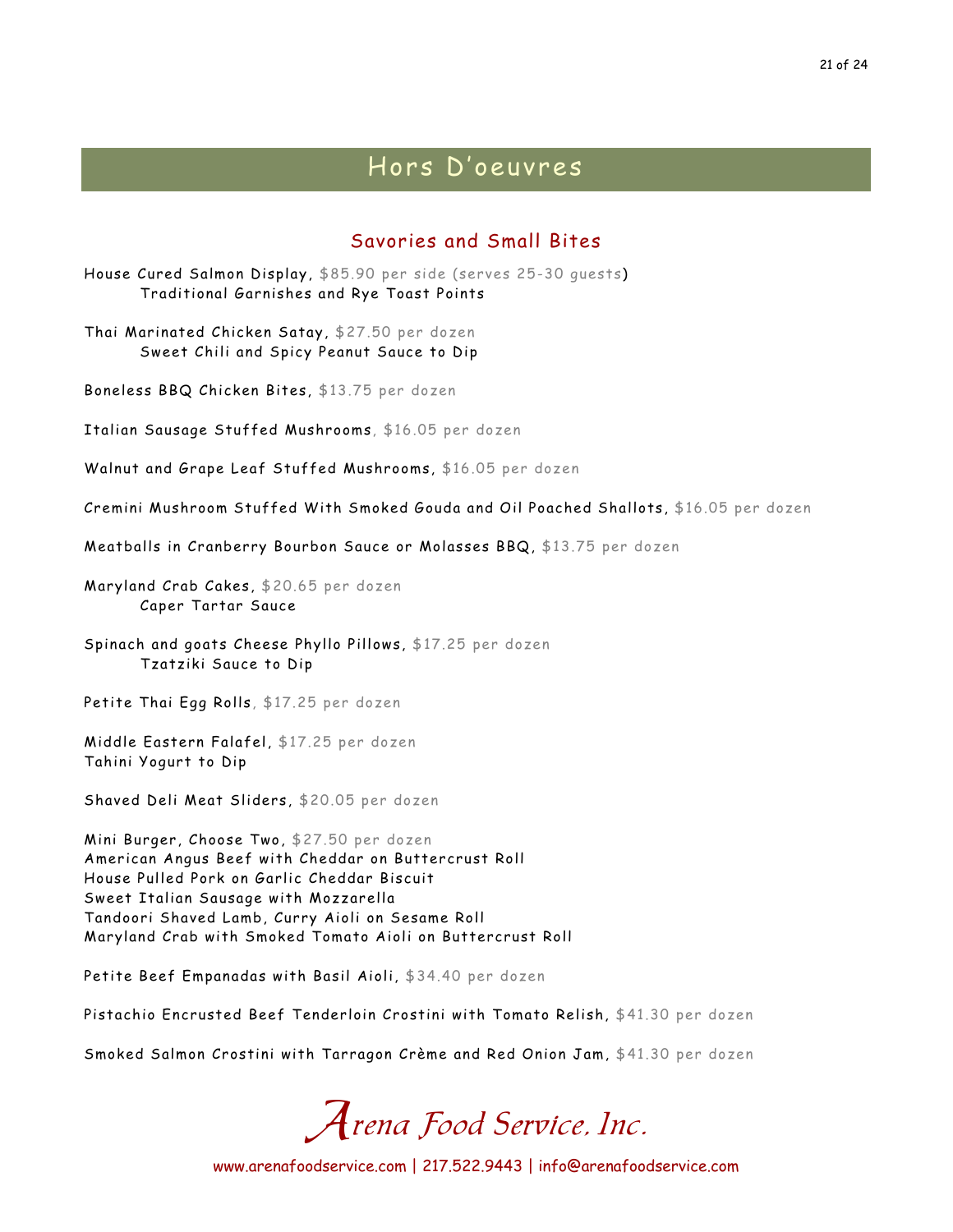## Hors D'oeuvres

#### Sweets

French Petite Pastries, \$20.65 per dozen Small Chocolate Dipped Eclairs, \$13.75 per dozen Petite Truffle Bar Bites, \$18.15 per dozen Assorted Fresh Baked Cookies, \$10.25 per dozen Assorted Fresh Baked Brownies, \$10.40 per dozen Sheet Cakes, Market Price

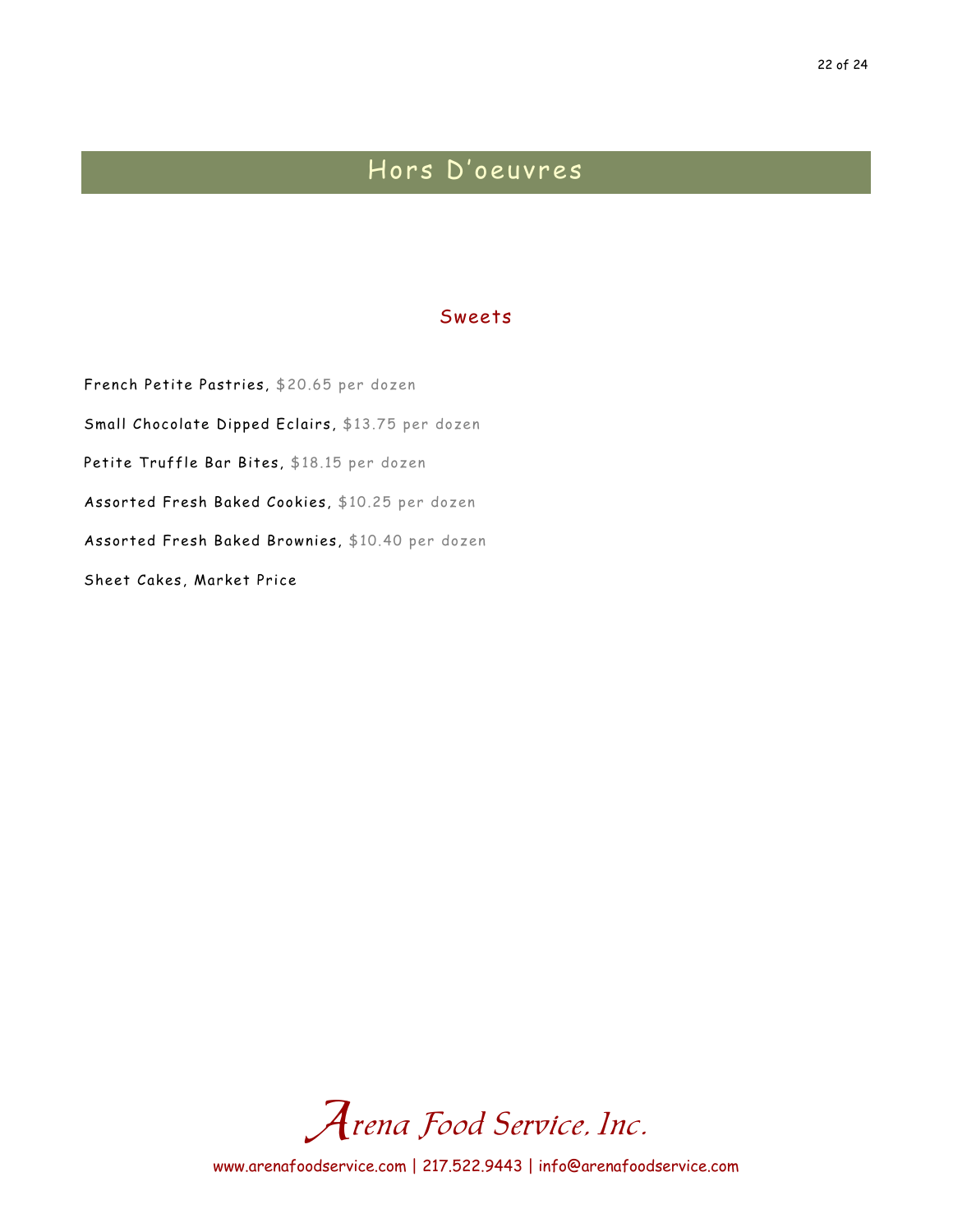## Additional Services

Arena Catering offers a wide rang of additional services that may be required for your event. You and your group can look to Arena Catering for total event management. Our experienced staff will guide you through all aspects of planning the perfect event. Your organization will benefit by having only one contact person for your entire event. Arena will ensure that all needs are taken care of in a timely and professional manner.

.

### Linen

| Standards                  |        |
|----------------------------|--------|
| Banguet Table              | \$6.30 |
| 90x90 square               | \$6.30 |
| 72x72                      | \$6.30 |
| $54\times54$               | \$6.30 |
| Cotton Napkin, Many Colors | \$.60  |

#### Specialty Colors and Fabrics

Arena Catering offers a wide selection of specialty color, fabrics and patterned linens to best suit the décor needs of your event.

| Linen Skirting                         |           |
|----------------------------------------|-----------|
| Standard 13' Section, White            | \$22.40   |
| Specialty Colors and All-in One Cloths | Available |

## China

| China and Flatware                |  |                    |
|-----------------------------------|--|--------------------|
| Hors D'oeuvres Reception          |  | $$1.75$ per person |
| Buffet Meal                       |  | \$2.30 per person  |
| 2 Course, includes meal glassware |  |                    |
| Served Meal                       |  | \$2.30 per person  |
| 3 Course, includes meal glassware |  |                    |

\*Subject to specific needs of planned menu.